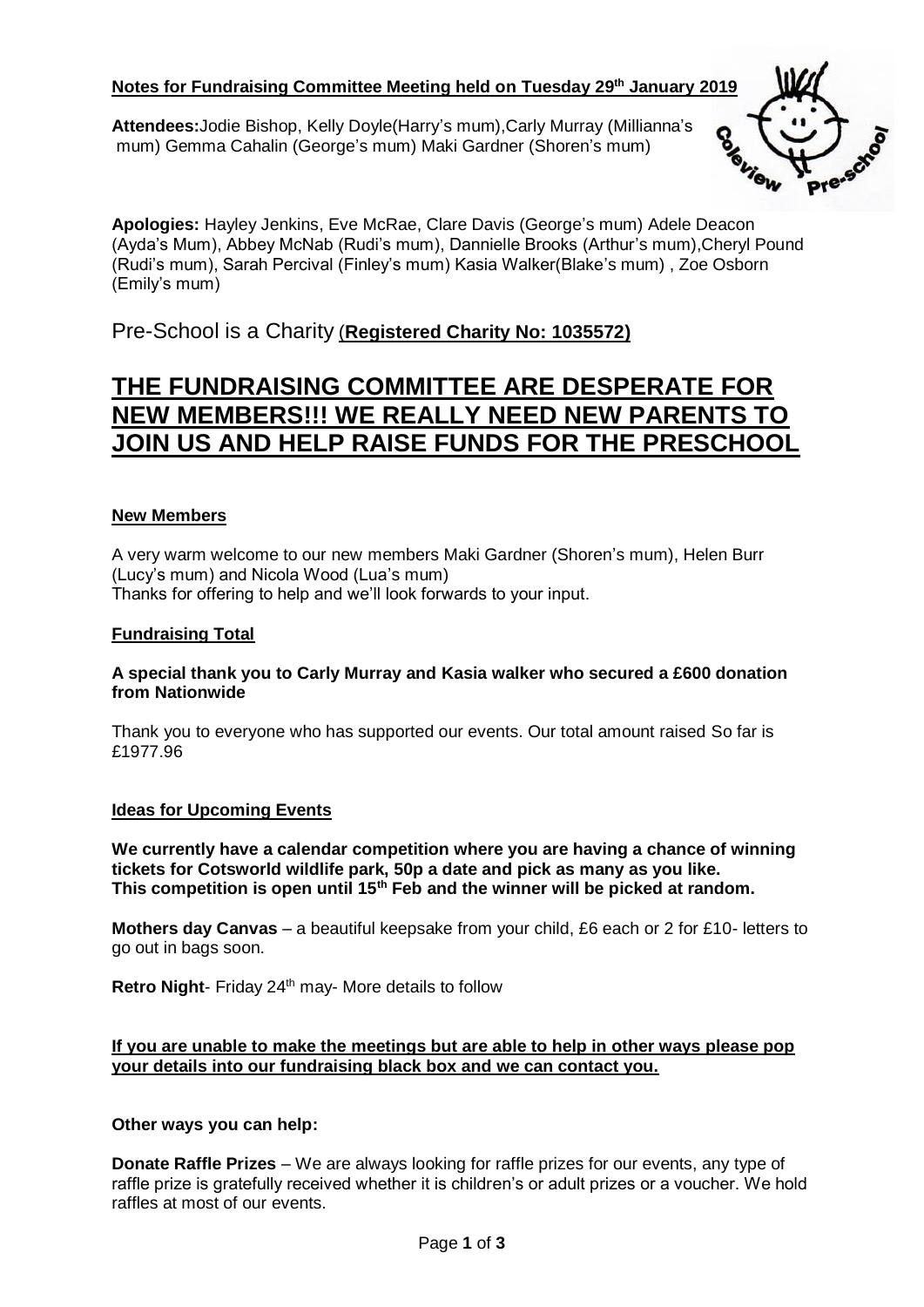**Volunteer** – We don't expect our committee members to be able to help all of the time and the more people we have the less each person has to do. If you are able to help serve refreshments at concerts, or help sell some raffle tickets. All of these small things make a big difference to us.

**Baking** – At our concerts we always try and sell refreshments. If you enjoy baking, perhaps you could bake some cakes or biscuits for us to sell to the families that come along to watch their children.

**Fundraising Idea's** – If you have any ideas of ways of raising funds

Thank you for your continued support for all our events. We couldn't do this without you.

**Household Items** – Items that are **ALWAYS** essential are **A4 paper, bleach, flushable toilet wipes and facial tissues**. Please keep donating household items and putting them in the donation box in the foyer. Many Thanks

**Parent/Helper Rota** – For those of you unaware, there is a parent helper rota on the notice board in the cloakroom area. It is a great opportunity to see how the pre-school run their sessions and an eye opener to all the hard work that the staff do on a day to day basis. For more information please ask the pre-school staff.



Register an account and add Coleview Pre-School as your cause. In total, we have raised **£620.43** so far from **38 members**. Before you do any online shopping, check on the website if the retailer in included!



Find us on FaceBook. Search "Coleview Preschool Fundraising Group"

We hold quite a few raffles to help raise funds. Please consider donating any unwanted presents (for adults or children). It really does help us!



## **Dates for you Diary**

Retro night 24<sup>th</sup> may Next meeting TBA

**THE COMMITTEE** Jodie Bishop Kelly Doyle Hayley Jenkins Eve McCrae Gemma Cahalin Adele Deacon Carly Murray Maki Gardner Clare Davis Abbey McNab Dannielle Brooks Cheryl Pound Sarah Percival Kasia Walker Zoe Osborn

## **Next Meeting: TBA**

**Don't forget to visit the Preschool website for latest news, events and term dates etc.**  [www.coleviewpreschool.org.uk](http://www.coleviewpreschool.org.uk/)

Are you interested in joining the Committee **(you are needed)? D**o you have any ideas or suggestions for the fundraising committee, would you like to meet other Parents? Please complete and put in **Fundraising Committee Post Box**: